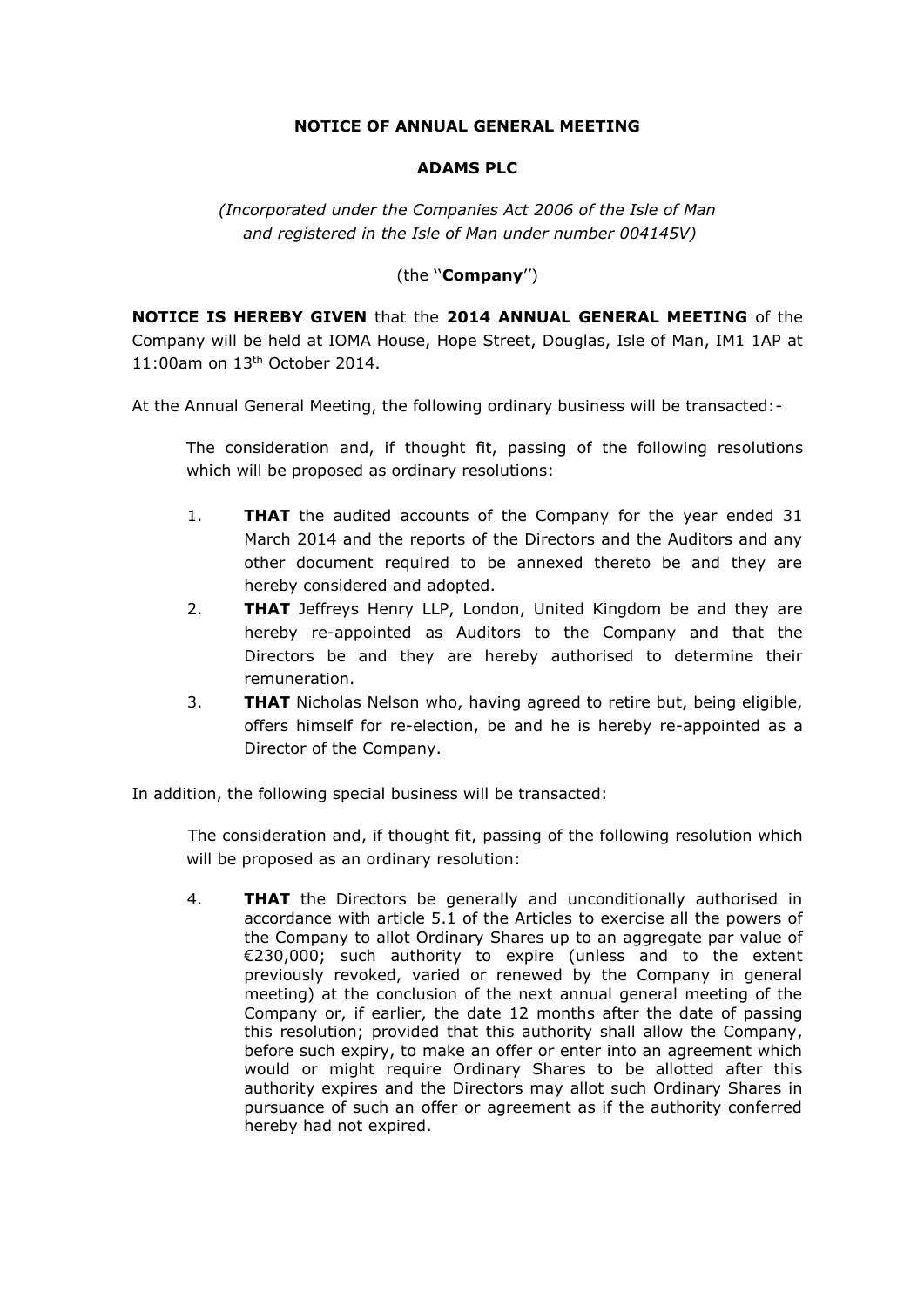The consideration and, if thought fit, passing of the following resolution which will be proposed as a special resolution:

5. **THAT** the provisions of section 5.2 of the Articles requiring shares proposed to be issued for cash first to be offered to the members in proportion as nearly as may be to the number of the existing shares held by them respectively be and it is hereby disapplied in relation to any allotment of Ordinary Shares pursuant to the authority in Resolution 4 above; provided that this disapplication shall be limited to the allotment for cash of Ordinary Shares up to an aggregate par value of €230,000 and shall expire (unless and to the extent previously revoked, varied or renewed by special resolution) at the conclusion of the next annual general meeting of the Company or, if earlier, the date 12 months after the date of passing this resolution; provided that this authority shall allow the Company, before such expiry, to make an offer or enter into an agreement which would or might require Ordinary Shares to be allotted after this authority expires and the Directors may allot such Ordinary Shares in pursuance of such an offer or agreement as if the authority conferred hereby had not expired.

IOMA House **P P Scales Douglas** Isle of Man IM1 1AP

*Registered office: By Order of the Board* Hope Street **Company Secretary** 

Dated 17 September 2014

Notes:

- 1. A member who is entitled to attend and vote at the above-mentioned meeting is entitled to appoint a proxy or proxies to attend and, on a poll, vote instead of him or her in respect of such shares. A proxy need not be a member of the Company.
- 2. A Form of Proxy is enclosed which, to be valid, must be completed and delivered, sent by post or sent by facsimile to +44 (0)1624 681392 together with the power of attorney or other authority (if any) under which it is signed (or a certified copy of such authority) to IOMA House, Hope Street, Douglas, Isle of Man IM1 1AP so as to arrive not later than 11:00am on 11 October 2014, being 48 hours before the time of the meeting.
- 3. Completion and return of a Form of Proxy does not preclude a member from attending and voting in person should they wish to do so.
- 4. The Company, pursuant to Regulation 22 of the Uncertificated Securities Regulations 2006 (Isle of Man), specifies that only those members registered in the register of members as at 11:00am on 11 October 2014 (or in the event that the meeting is adjourned, on the register of members 48 hours before the time of any adjournment meeting) shall be entitled to attend or vote at the meeting in respect of the Ordinary Shares registered in their name